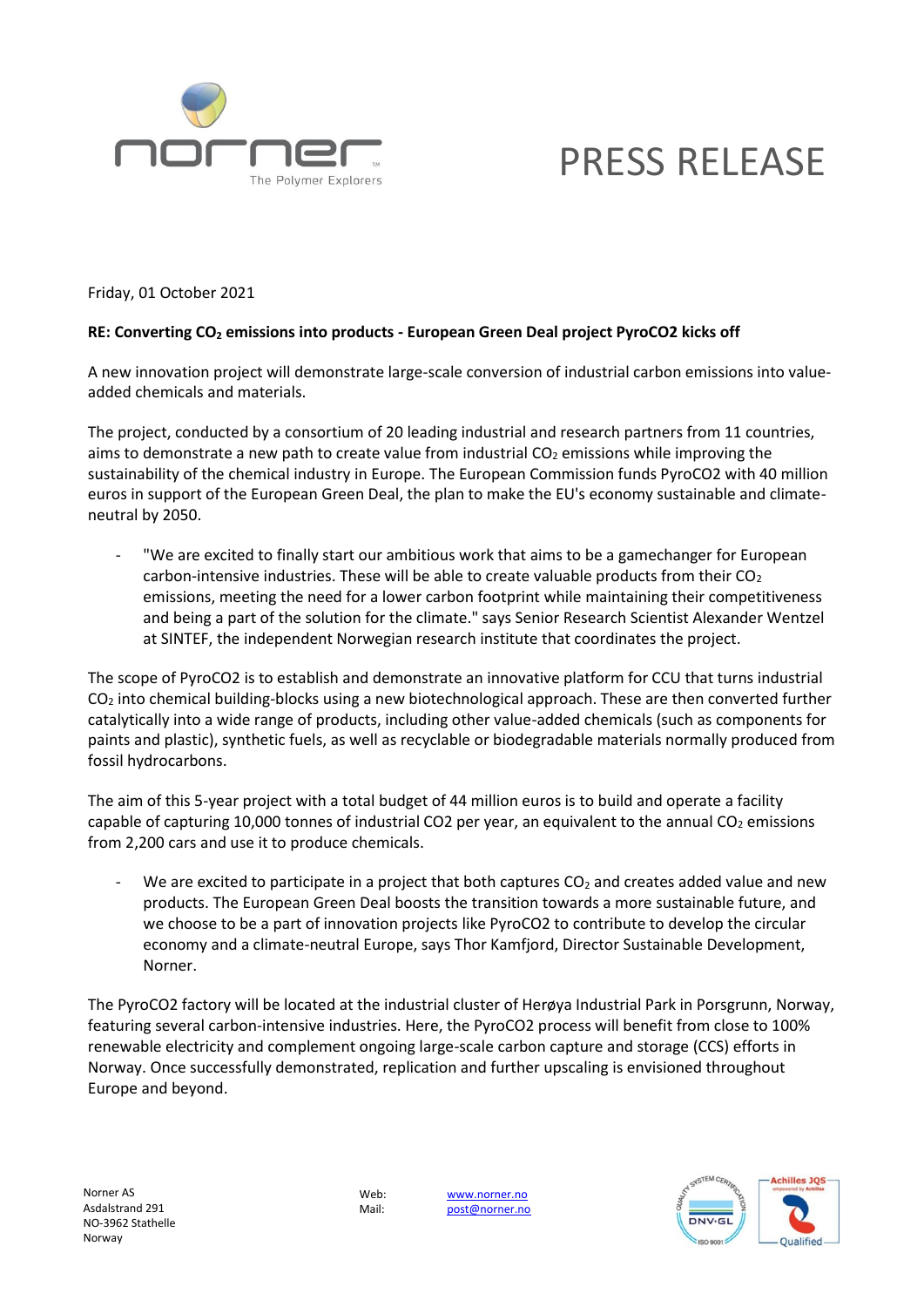

## PRESS RELEASE

- The PyroCO2 project aims to establish itself as a lighthouse for innovative CCU technologies that can benefit equally the European industries, citizens, and the environment, on the path to a climate-neutral Europe with global impact", says Dr. Francesca Di Bartolomeo at SITNEF.
- The PyroCO2 can be a game-changer for carbon-intensive industries, such as plastics. In the project we will develop technology for production of future plastic materials based on the converted  $CO<sub>2</sub>$ from our partners in the project. We look forward to contributing with our 40 years of experience in catalytic polymerisation and 15 years of development of  $CO<sub>2</sub>$  based polymers to mitigate the challenges of managing the CO<sub>2</sub>-emissions and sustainability of plastics, says Dr. Siw B. Fredriksen, Strategic Advisor at Norner.

### ABOUT THE PROJECT

- PyroCO2 is a 5-years Innovation Action project in support of the European Green Deal
- Aim: Design, build, and operate a production facility capable of demonstrating chemical production from close to 10,000 tonnes of industrial  $CO<sub>2</sub>$  per year
- Project period: 1. Oct. 2021 to 30. Sep. 2026
- Budget: close to 44 million EUROS, of which 40 million euros EC funding
- Partners: SINTEF (coordinator, NO), SecondCircle (DK), Danmarks Tekniske Universitet (DK), Arkema France (FR), Le Centre National De la Recherce Scientifique (FR), Karlsruher Institut für Technologie (DE), Ciaotech SRL (IT), Axelera (FR), Firmenich SA (CH), NORCE Norwegian Research Centre AS (NO), Herøya Industripark (NO), Chalmers Tekniska Hoegskola (SE), Bioprocess Technology (ES), Norner Research (NO), SCG Chemicals (TH), Johnson-Matthey PLC (UK), Ranido S.R.O. (CZ), NextChem SPA (IT), Ecoinnovazione SRL (IT), Vestfold og Telemark Fylkeskommune (NO)
- Funding: This project has received funding from the European Union's Horizon 2020 research and innovation programme under grant agreement No 101037009.

#### **Contacts:**

- Siw B. Fredriksen, [siw.fredriksen@norner.no](mailto:siw.fredriksen@norner.no)
- Alexander Wentzel[, alexander.wentzel@sintef.no](mailto:alexander.wentzel@sintef.no)

With best regards Ole Jan Myhre Market Manager, Norner

Norner AS Asdalstrand 291 NO-3962 Stathelle Norway